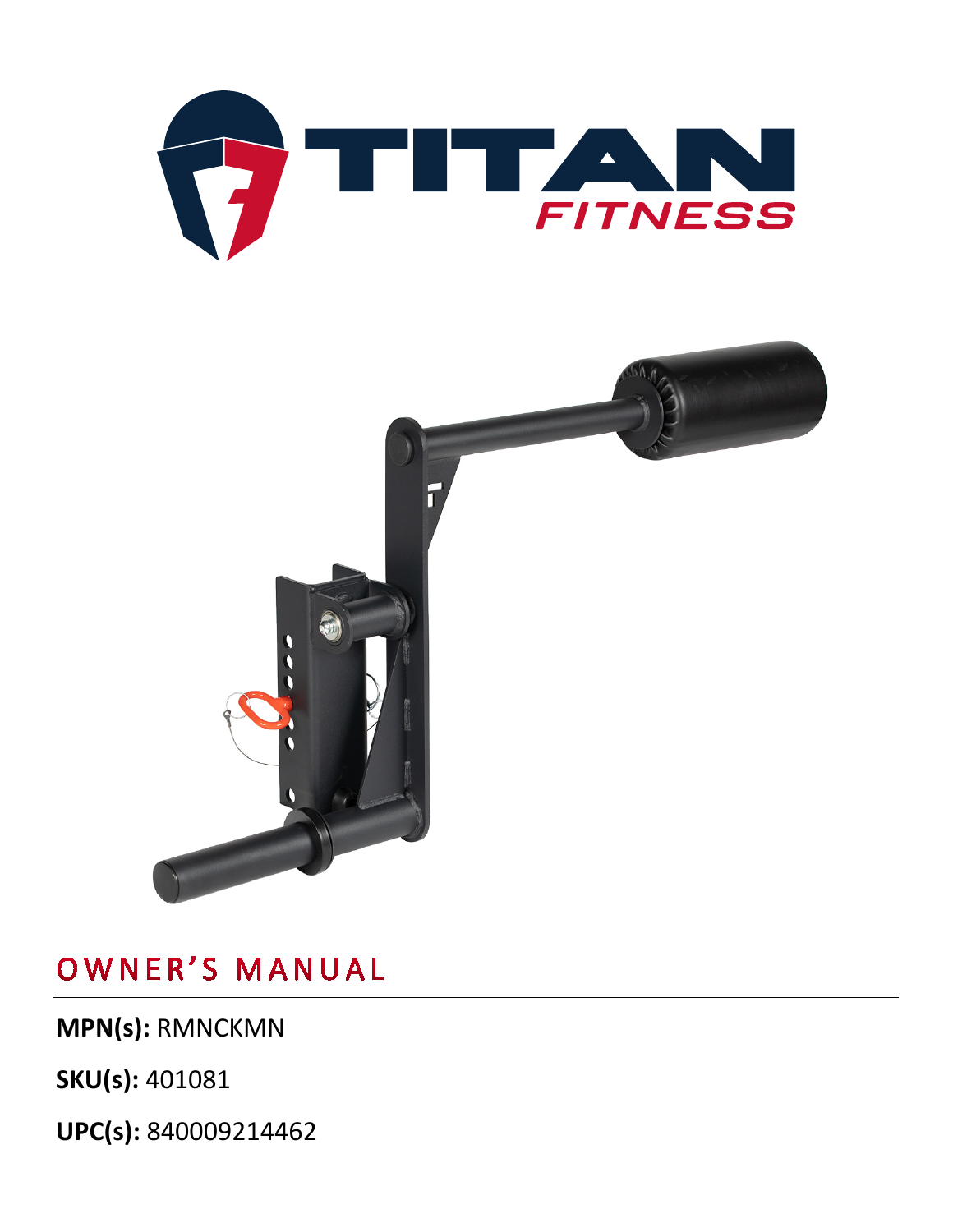

| <b>KEY</b> | <b>BOX</b>   | <b>DESCRIPTION</b>                     | <b>QTY</b>     | <b>KEY</b> | <b>BOX</b>   | <b>DESCRIPTION</b>                     | QT             |
|------------|--------------|----------------------------------------|----------------|------------|--------------|----------------------------------------|----------------|
| (1)        | 1            | <b>Fixing Frame</b>                    | $\mathbf{1}$   | (13)       | 1            | End Cap $\Phi$ 48*2                    | $\overline{2}$ |
| (2)        | 1            | <b>Swing Frame</b>                     | $\mathbf{1}$   | (14)       | 1            | End Cap $\Phi$ 38*2                    | 1              |
| (3)        | $\mathbf{1}$ | <b>Limit Frame</b>                     | $\mathbf{1}$   | (15)       | $\mathbf{1}$ | Bearing 61805ZZ                        | $\overline{2}$ |
| (4)        | 1            | <b>Pin</b>                             | $\mathbf{1}$   | (16)       | 1            | Flat Washer $\Phi$ 9* $\Phi$ 16*1.6    | 1              |
| (5)        | $\mathbf{1}$ | Small Cable $\Phi$ 5.5* $\Phi$ 1.6*330 | $\mathbf{1}$   | (17)       | $\mathbf{1}$ | Flat Washer $\Phi$ 10.5* $\Phi$ 30*2.5 | 1              |
| (6)        | 1            | Pull Ring $\Phi$ 1.5*31                | $\overline{2}$ | (18)       | 1            | Spring Washer $\Phi$ 8                 | 1              |
| (7)        | $\mathbf{1}$ | Small Pin $\Phi$ 6*45                  | $\mathbf{1}$   | (19)       | $\mathbf{1}$ | Spring Washer $\Phi$ 10                | 1              |
| (8)        | 1            | <b>Sleeve</b>                          | $\mathbf{1}$   | (20)       | 1            | Hex Bolt M6*12                         | $\mathbf{2}$   |
| (9)        | $\mathbf{1}$ | Foam Washer $\Phi$ 68.5* $\Phi$ 9.5*3  | $\mathbf{1}$   | (21)       | $\mathbf{1}$ | Hex Bolt M8*25                         | 1              |
| (10)       | $\mathbf{1}$ | <b>FOAM</b>                            | $\mathbf{1}$   | (22)       | 1            | Hex Bolt M10*25                        | 1              |
| (11)       | $\mathbf{1}$ | <b>Rubber Bumper</b>                   | $\mathbf{1}$   | (23)       | $\mathbf{1}$ | Screw M6*4                             | 1              |
| (12)       | $\mathbf{1}$ | <b>Stopper</b>                         | 1              |            |              |                                        |                |

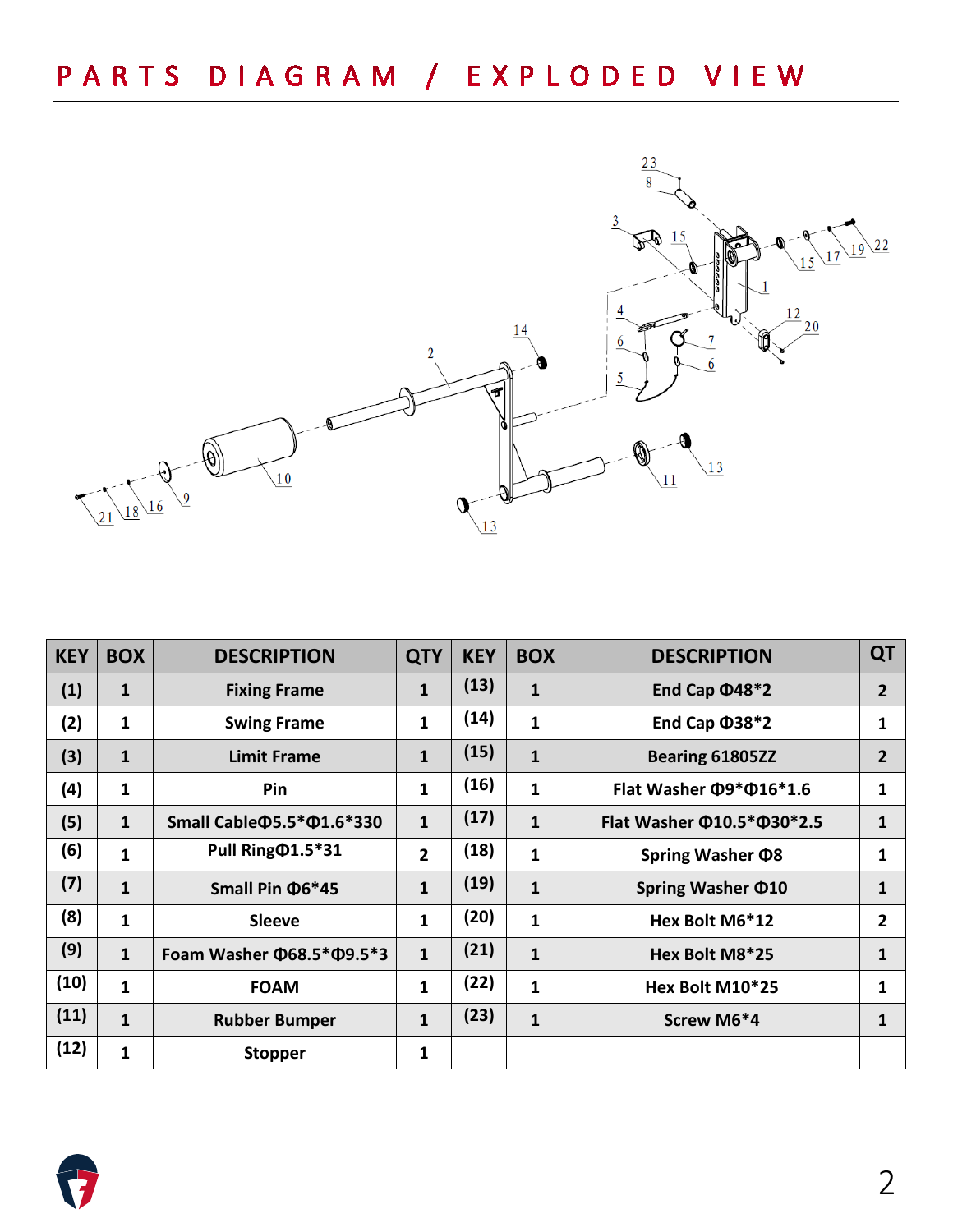### **STEP 1**

Connect the Fixing Frame (1) and Swing frame (2), using Flat Washer Φ10.5\*Φ30\*2.5(17), Φ16 Spring Washer (19), and Hex Bolt M10\*25(11).



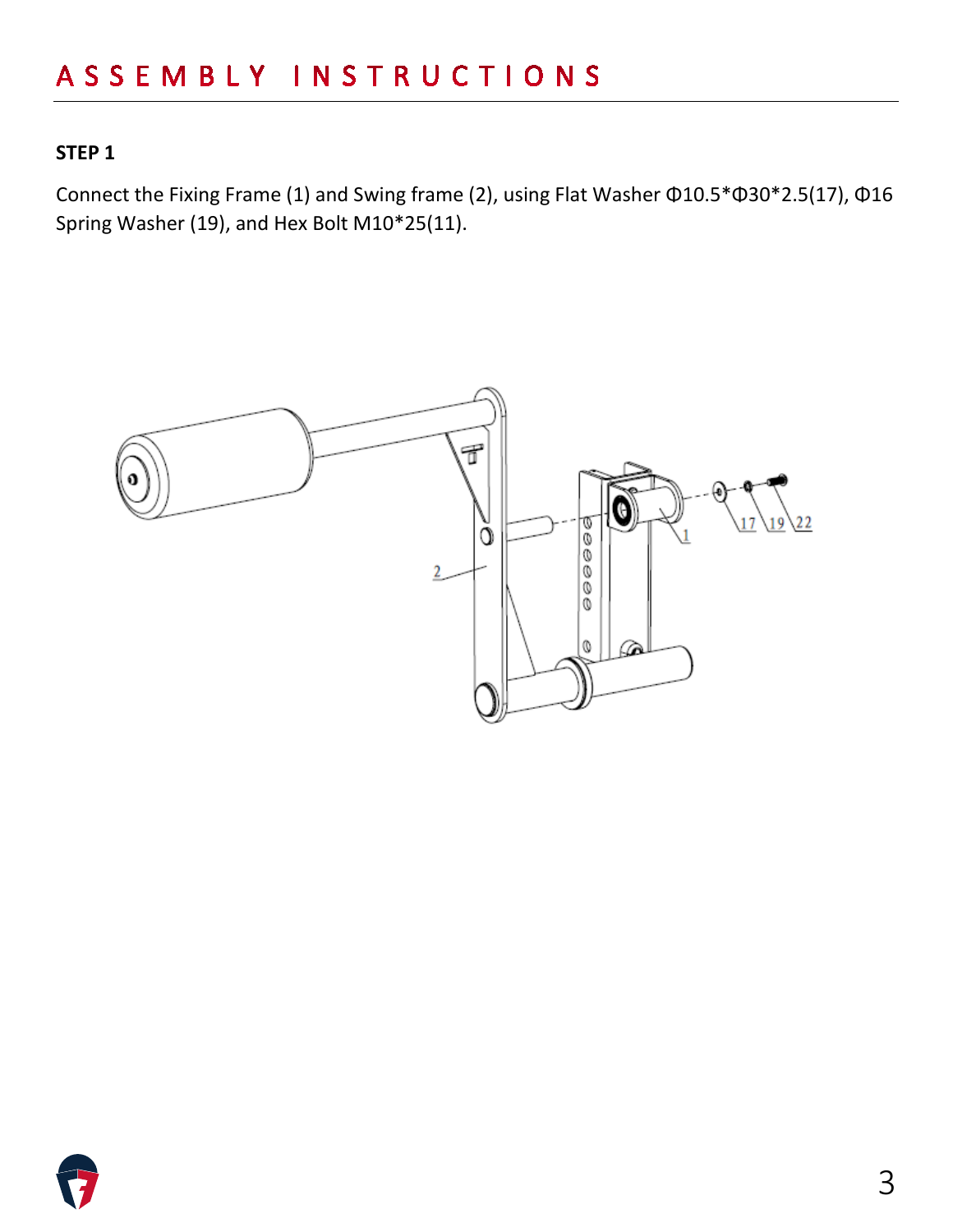#### **STEP 2**

Assemble the Neck Machine on the Upright Frame of Power Rack, using Limit Frame (3) Sleeve (8), Pin (4), and Screw M6\*4(23).

#### **PAY ATTENTION:**

Neck Machine can be used with different Power Rack such as T3, X3, FR75, etc. Please use Limit frame (3), Sleeve (8) and other accessories according to your needs.